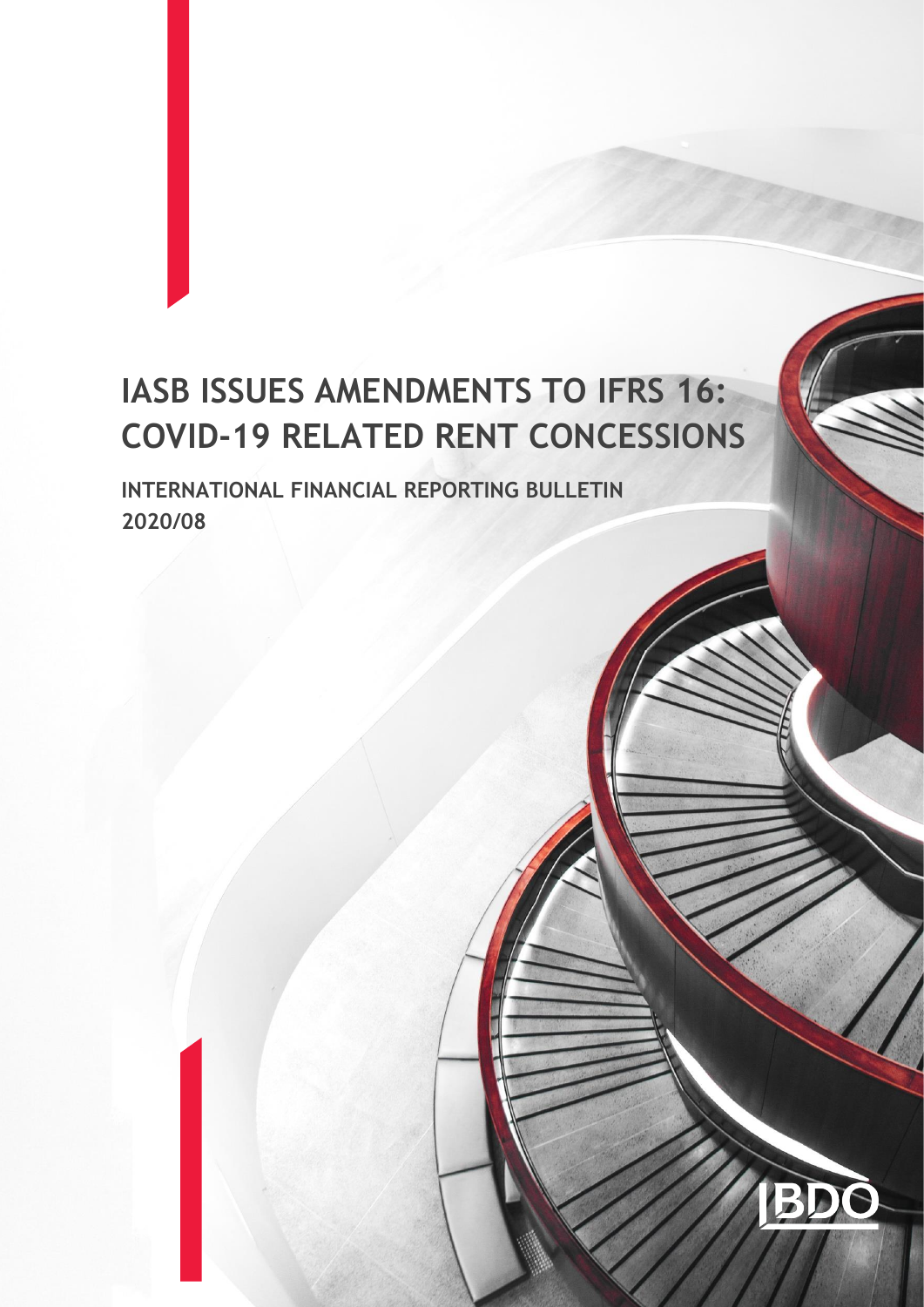### **BACKGROUND**

On 28 May 2020, the IASB issued amendments to IFRS 16, which provide relief for lessees in accounting for rent concessions granted as a direct consequence of COVID-19.

#### **THE ISSUE FOR LESSEES**

The IASB has received feedback that lessees are experiencing significant operational difficulty in applying the existing requirements of IFRS 16 for rent concessions. Many types of rent concessions provided to lessees as a result of COVID-19 would meet the definition of a lease modification, which require lessees to remeasure the lease liability based on the revised consideration using a revised discount rate. The IASB noted while this requirement is not typically onerous, it becomes challenging to apply for lessees with potentially hundreds or thousands of leases, especially when entities are experiencing significant other operational disruptions due to the effects of COVID-19. Entities are also required to assess whether each change to a lease contract meets the definition of a lease modification, which adds another layer of complexity.

#### **STATUS** Final

**EFFECTIVE DATE** Mandatory for annual reporting periods beginning on or after 1 June 2020. Earlier application is permitted, including in financial statements not yet authorised for issue at 28 May 2020.

**ACCOUNTING IMPACT** Significant operational relief for lessees in accounting for modifications to lease contracts as a consequence of COVID-19.

The IASB issued an exposure draft in April 2020, which proposed amendments to IFRS 16 to provide operational relief for lessees. Based on the feedback received on the exposure draft, the IASB decided to amend IFRS 16, with some changes being made to the original proposals in the exposure draft.

#### **THE AMENDMENTS**

IFRS 16 has been amended to:

- (a) Provide lessees with an exemption from the requirement to determine whether a COVID-19 related rent concession is a lease modification;
- (b) Require lessees that apply the exemption to account for COVID-19-related rent concessions as if they were not lease modifications.

The criteria that must be satisfied for a rent concession to qualify for the practical expedient are summarised in the flowchart below. Explanation of the criteria and the practical implications of applying the practical expedient follow afterwards.

#### **LESSOR ACCOUNTING**

The IASB did not amend the accounting requirements for lessors. Despite every concession provided to a lessee having a corresponding effect on the lessor, the IASB noted that the circumstances differ for lessors. Lessor accounting did not change substantially as a consequence of the adoption of IFRS 16, and many concessions offered to lessees relate to leases that are accounted for as operating leases by lessors, which have less complex requirements than lessee accounting. In addition, in contrast to the requirements for lessees, IFRS 16 does not contain accounting requirements for lessors when changes to lease payments are not treated as modifications. Consequently, as noted in IFRS 16.BC240A, the IASB would have had to develop new requirements, which would have adversely affected the interaction of the lessor accounting requirements in IFRS 16 and related requirements in IFRS 9 *Financial Instruments* and IFRS 15 *Revenue from Contracts with Customers*, and could have had unintended consequences particularly given the speed with which changes would have needed to have been made.

The Staff Q&A issued by the FASB extended the relief in US GAAP to lessees and lessors, therefore, the IASB's approach differs from FASB's in this regard.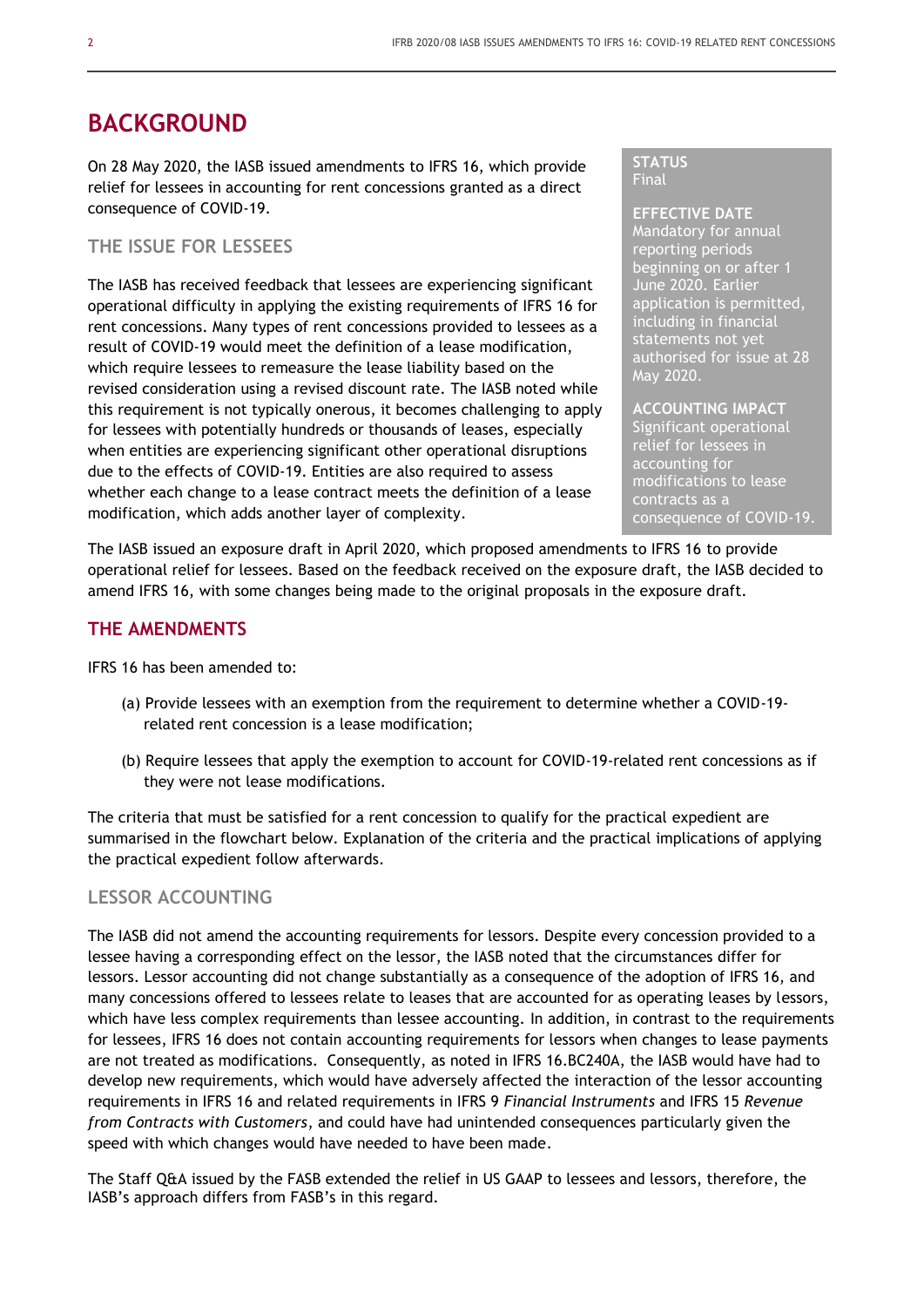## **OVERVIEW OF THE AMENDMENTS TO IFRS 16**

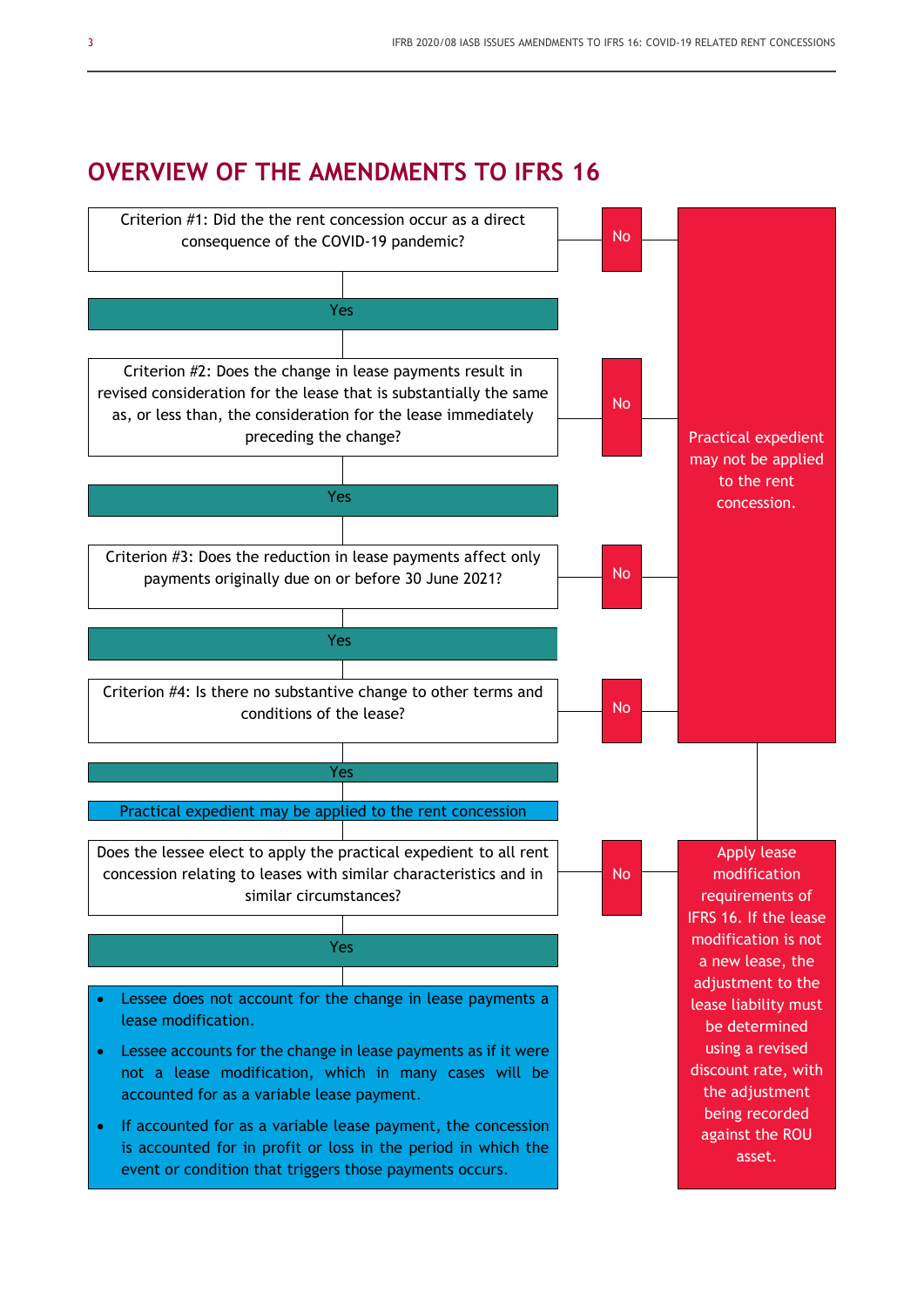#### **CRITERION #1: DIRECT CONSEQUENCE OF COVID-19**

A rent concession must occur 'as a direct consequence of the COVID-19 pandemic' for the practical expedient to be applied. The amendments do not provide further guidance on how this criterion should be evaluated. Entities must apply judgment in determining whether a rent concession provided by a lessor is a direct consequence of the COVID-19 pandemic.

Some concessions may be provided for reasons that relate to the pandemic, but are not a 'direct consequence'. For example, a lessor reducing the lease payments relating to underlying assets used in oil and gas extraction while the price of oil remains below a specific level would not occur 'as a direct consequence' of the pandemic. Such a reduction would also fail to satisfy criterion #3, as the reduction in lease payments would not be restricted to that specific time period.

In general terms, criteria #2-4 are more specific than criterion #1, therefore, rent concessions that satisfy criteria #2-4 may very often be deemed to satisfy criterion #1. Many rent concessions provided during the pandemic relate to closures of retail locations or offices as a result of government mandated social distancing or 'lockdown' orders, which would generally be considered to have occurred as a direct consequence of the pandemic.

#### **CRITERION #2: REVISED CONSIDERATION**

The rent concession must result in revised consideration for the lease that is substantially the same, or less than, the consideration for the lease immediately preceding the change.

This criterion will be simple to assess in practice where the fixed nominal cash flows (i.e. cash flows on an undiscounted basis) are reduced. For example, if the rent concession reduces the nominal cash flows by \$300 in comparison to the terms of the lease prior to the change, it would satisfy this criterion.

Additional judgment is required if the rent concession increases the nominal cash flows of the lease. For example, if a rent concession defers 3 payments of monthly rent of \$100 for a period of 12 months, the lessor and lessee may agree to increase the nominal cash flows to say, \$105 per month for the payments that are deferred to compensate the lessor for the time value of money. This may be more common in jurisdictions with higher rates of inflation where the time value of money is more significant, and when the deferral of payments is for more than an insignificant period of time.

The amendments are unclear as to whether 'revised consideration' must be evaluated based on nominal (i.e. undiscounted) or discounted cash flows, and if discounted cash flows are permitted, the basis on which the present value calculation should be performed (e.g. which discount rate should apply and whether total consideration in the lease is evaluated or only remaining consideration as at the time of the rent concession).

The basis for conclusions to the amendments notes that a change that is more than an insubstantial increase in total payments could not result solely from a COVID-19 related rent concession, except to the extent the increase reflects the time value of money. Therefore, if the nominal cash flows have increased, it would appear to be appropriate for entities to assess criterion #2 by determining whether the increase reflects the time value of money. Other increases in consideration, such as penalties that are included in the deferral, would cause this criterion to not be satisfied.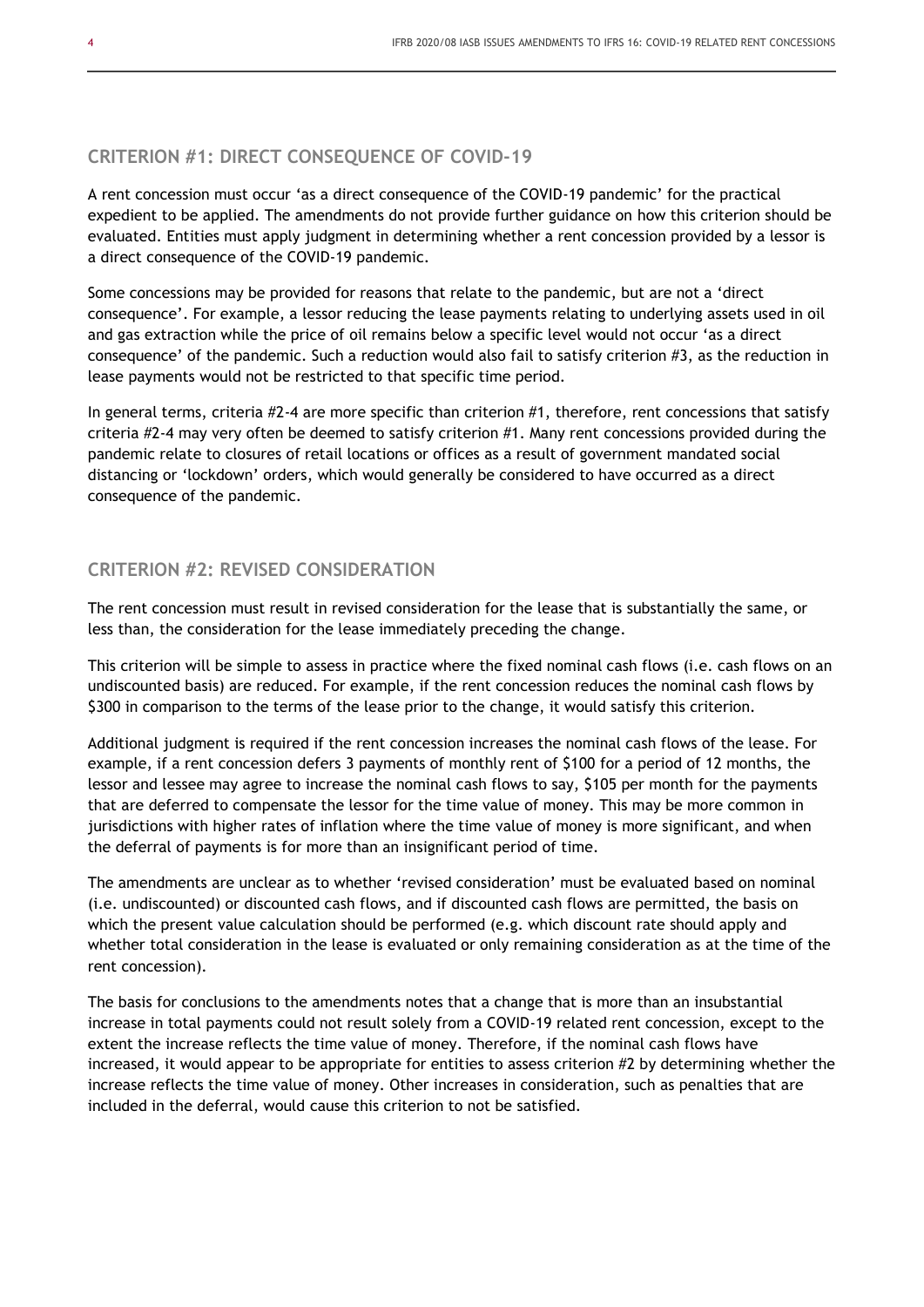#### **CRITERION #3: AFFECTS LEASE PAYMENTS ORIGINALLY DUE ON OR BEFORE 30 JUNE 2021**

The rent concession must reduce lease payments originally due on or before 30 June 2021. This criterion is assessed for the rent concession as a whole, and it is written as a strict rule, therefore, a rent concession that reduces lease payments in any way past 30 June 2021 will disqualify the rent concession from the application of the practical expedient.

For example, if a rent concession resulted in reduced lease payments from 30 June 2020 to 31 August 2021, the entire rent concession would fail this criterion and the practical expedient would be unavailable. Rent concessions are not permitted to be 'sub-divided' into a portion that satisfies the criterion (i.e. 30 June 2020 – 30 June 2021) and a portion that does not satisfy the criterion (1 July 2021 – 31 August 2021). The criterion is assessed for the rent concession in its entirety.

#### **CRITERION #4: NO SUBSTANTIVE CHANGE TO OTHER TERMS AND CONDITIONS**

The rent concession must not contain other substantive changes to other terms and conditions of the lease, other than the changes permitted by the other criteria in the practical expedient. The IASB decided to include this criterion to ensure that only rent concessions directly related to the pandemic would qualify for the use of the practical expedient, and not other modifications to lease contracts that happen to be negotiated at the same time as other rent concessions.

Extensions to the lease term, the introduction or modification of lessee and/or lessor options, or other changes in the scope of leases would disqualify the rent concession from the application of the practical expedient. Instead, the lessee would be required to apply the requirements applicable to lease modifications, if the change meets the definition of a lease modification. IFRS 16.BC205D(c) clarifies the Board's conclusion, and notes that a three month rental holiday before 30 June 2021, followed by three additional months of substantially equivalent payment at the end of the lease would not constitute a substantive change to other terms and conditions of the lease. A staff paper from the IASB's 15 May 2020 meeting discusses this example and that the IASB intended to capture within the scope of the practical expedient a simple concession that essentially replaces the period of the rent concession with an equivalent period at the end of the lease and with substantially equivalent payments.

As an example of an arrangement which would not satisfy the criterion, if a lessor offered to reduce the lessee's monthly rent for office space for a period of time, but only on the condition that it reduced its office space from 5,000 square feet to 3,000 square feet, this would be a substantive change to other terms and conditions, and therefore, the practical expedient would be unavailable for that rent concession.

#### **EFFECT OF APPLYING THE PRACTICAL EXPEDIENT**

If a rent concession satisfies all criteria, the practical expedient is available to be applied, however, its application is not mandatory. While the amendments to IFRS 16 do not explicitly specify whether it may be applied on a lease by lease basis, all accounting policies relating to leases in the scope of IFRS 16 are subject to the requirement in paragraph 2 of IFRS 16, which requires an entity to apply IFRS 16 consistently to contracts with 'similar characteristics and in similar circumstances'. This point is confirmed in IFRS 16.BC205C. Therefore, an entity should apply (or not apply) the practical expedient consistently for similar leases. If an entity applies the practical expedient to some types of leases but not others that meet the criteria for its application, then additional disclosure is required (see disclosure section of this publication below).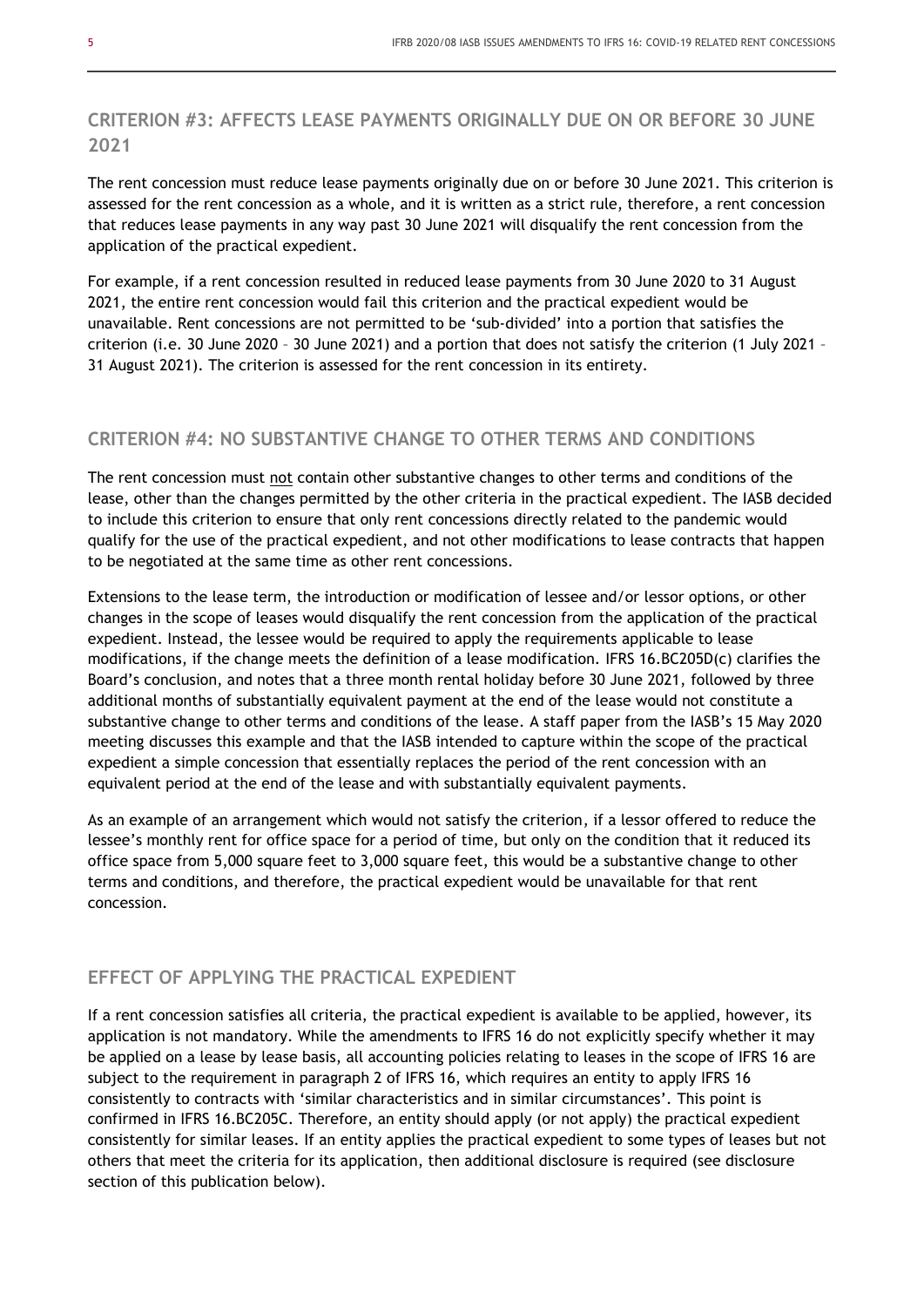By utilising the practical expedient, the lessee does not account for a rent concession as a lease modification, regardless of whether the rent concession otherwise would meet the definition of a lease modification.

The amendments do not specify which requirements of IFRS 16 should be applied in place of the lease modification guidance. However, in many situations the requirements of IFRS 16.38(b) will apply, which require that variable lease payments not included in the measurement of the lease liability are included in profit or loss in the period in which the event or condition that triggers those payments occurs. A reduction in the consideration of a lease that is a rent concession satisfying the criteria for application of the practical expedient will therefore often be accounted for as a 'negative variable payment'. The basic application of the practical expedient in comparison to the lease modification requirements of IFRS 16 is demonstrated below.

#### **Example – rent abatement**

Entity A leases retail space from Entity B. As at 31 May 2020, Entity B grants Entity A a 1 month rent abatement, where rent of CU 100 that would otherwise be due on 1 June 2020 is unconditionally waived. This rent abatement was not part of the original terms and conditions of the lease. The rent abatement is being granted because Entity A had to close its retail location due to government mandated lockdown procedures. The rent concession satisfies the criteria to apply the practical expedient because:

- (1) It is a rent concession occurring as a direct consequence of the pandemic;
- (2) It results in revised consideration that is less than the consideration for the lease immediately preceding the change;
- (3) It reduces lease payments originally due on or before 30 June 2021; and
- (4) There is no substantive change to other terms and conditions of the lease.

The rent concession meets the definition of a lease modification, and it would be accounted for as such if the practical expedient is not elected by Entity A. The rent concession is a lease modification because it is a change in consideration for a lease that is not part of the original terms and conditions of the lease.

|                                 | Practial expedient not applied - lease<br>modification accounting (IFRS 16.39-<br>43)                                                                  | Practical expedient is applied -<br>variable lease payment accounting<br>(IFRS 16.38(b)) |
|---------------------------------|--------------------------------------------------------------------------------------------------------------------------------------------------------|------------------------------------------------------------------------------------------|
| Effect on lease liability       | Reduced to reflect the revised<br>consideration                                                                                                        | Reduced to reflect the revised<br>consideration                                          |
| Effect on discount rate         | The total revised, remaining<br>consideration is remeasured using an<br>updated discount rate as at the<br>effective date of the lease<br>modification | No change in discount rate                                                               |
| Effect on right-of-use<br>asset | The offsetting adjustment is recorded<br>against the carrying value of the right-<br>of-use asset                                                      | No effect                                                                                |
| Effect on profit or loss        | None as at the time of modification;<br>will result in modified finance expense<br>and depreciation in subsequent periods                              | The offsetting adjustment is recorded<br>in profit or loss                               |

Applying the practical expedient relieves the lessee from having to assess each rent concession to determine whether it meets the definition of a lease modification. It also simplifies the calculations that are prepared by the lessee, since it does not require a revised discount rate. Finally, the practical expedient results in the benefit of the rent concession being reflected in profit or loss in the period in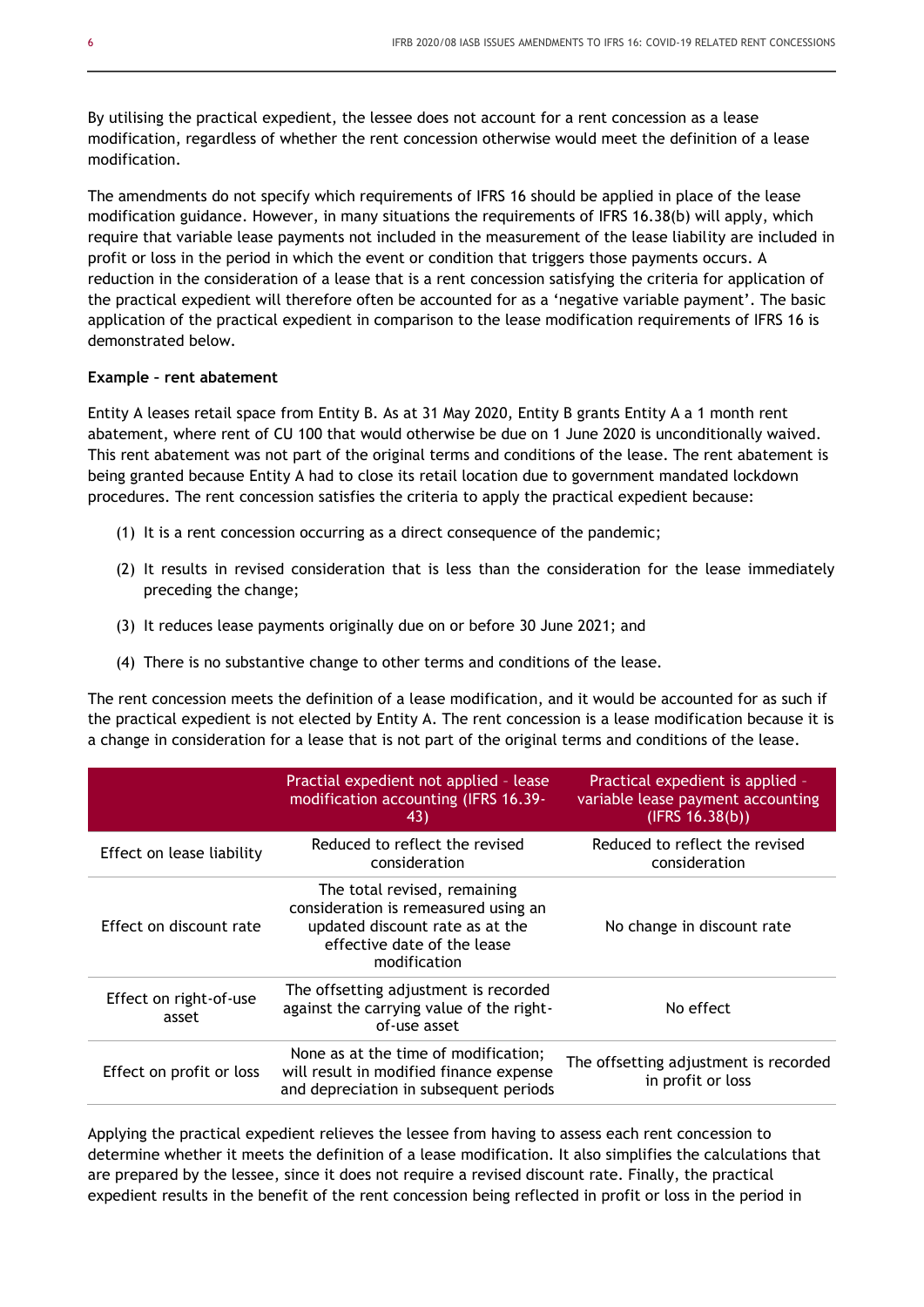which the event or condition that triggers the revised consideration occurs, rather than being reflected in future periods as revised finance expense and depreciation of the right-of-use asset.

#### **DISCLOSURE**

An entity that applies the practical expedient must disclose:

- (a) That it has applied the practical expedient to all rent concessions that meet the criteria, or if not applied to all such rent concessions, information about the nature of the contracts to which it has applied the practical expedient (see analysis above concerning the consistent application of the practical expedient); and
- (b) The amount recognised in profit or loss to reflect changes in lease payments that arise from COVID-19-related rent concessions. Therefore, rent concessions accounted for as negative variable lease payments in profit or loss must be disclosed separately from the effect of other variable lease payments included in profit or loss (e.g. rent payable based on sales occurring at a retail location).

#### **EFFECTIVE DATE AND TRANSITION**

The amendments are effective for annual reporting periods beginning on or after 1 June 2020, with earlier application permitted. Unlike most amendments to IFRS, application is also permitted in financial statements of earlier periods not yet authorised for issue at 28 May 2020.

For example, as at 31 May 2020, if an entity applies IFRS as issued by the IASB and was still preparing its financial statements for the period ended 31 March 2020, it could apply the amendments and utilise the practical expedient for rent concessions that occurred as at 31 March 2020 or earlier, assuming they satisfied the criteria. Therefore, the amendments are effective on a retrospective basis, if an entity wishes to do so, but they are not mandatory until 1 June 2020.

For entities that do not apply IFRS as issued by the IASB (e.g. IFRS as endorsed by the European Union or based on the endorsement of other national standard setters), application of the amendments will be delayed until the applicable endorsement or approval process occurs.

#### **CONCLUSION**

The amendments to IFRS 16 simplify the accounting requirements for lessees. However, a lessee is still required to assess each rent concession against the criteria established by the practical expedient and determine the appropriate adjustment to the lease liability. While the work effort is certainly less than what would be required if a lessee also had to determine whether the requirements for lease modification accounting were applicable, significant work effort may still be required for lessees with a large volume of leases.

Lessors may not apply the practical expedients, therefore, lessors must determine an appropriate approach applying the existing requirements of IFRS.